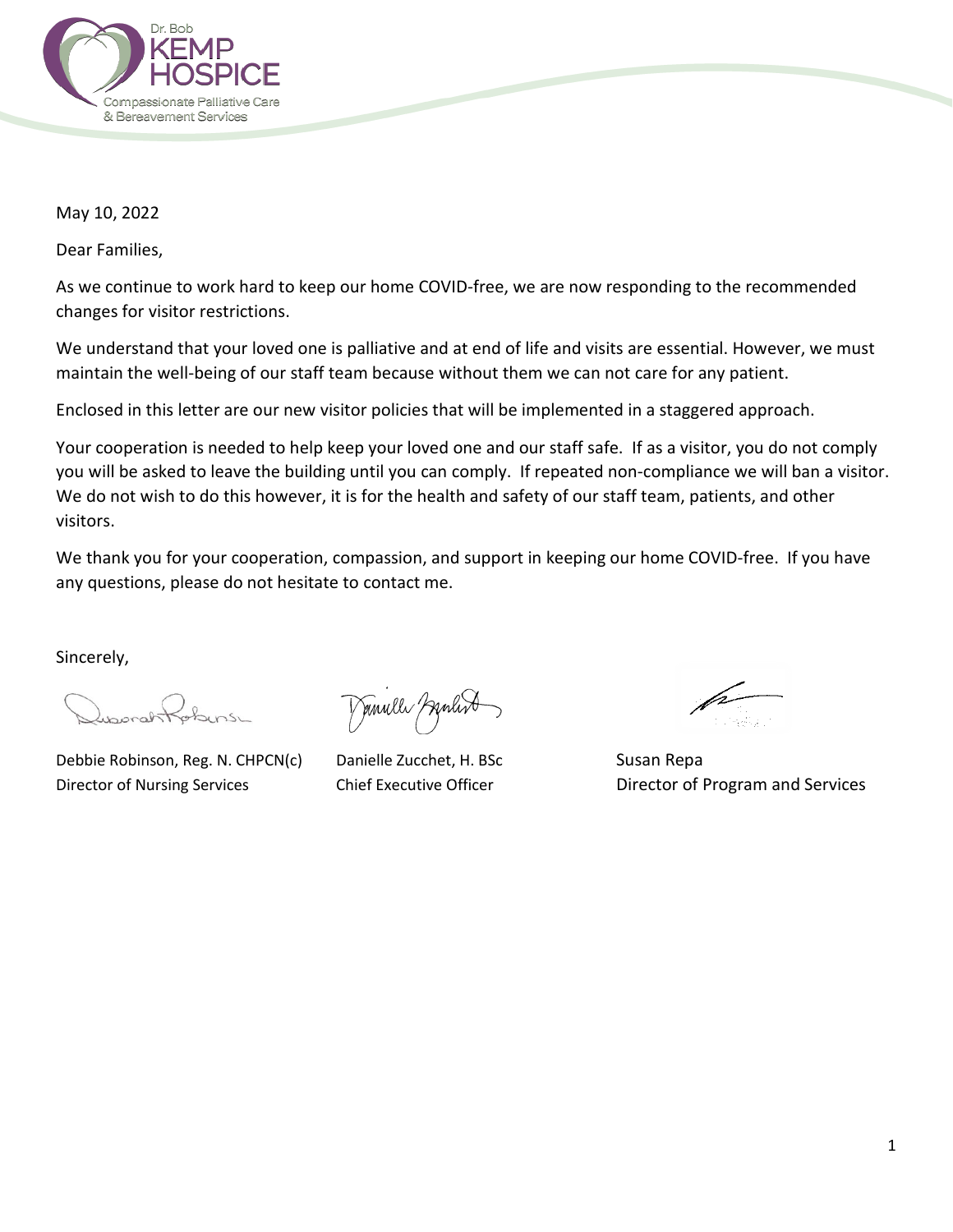

# **Visitor Policies As of May 10, 2022**

## **MASK & SOCIAL DISTANCING**

- **Strict adherence to complying with mask:** Mask must be pinched at the top of the nose, under the chin and on all the time if it becomes wet, please ask for another mask. Mask wearing is the most effective way to reduce spread. We will supply a medical-grade mask however, if you have a formfitting N95 mask this is preferred. We ask that you have a new clean mask upon entry.
- **6 Feet apart-** Please remain six feet apart from our staff team and others, including non-household visitors in the room with you and during screening**.**

### **VISITING/SCREENING HOURS: Everyday**

#### **9 am to 8 pm**

Visitors are welcome to remain in the building for all hours once admitted during screening hours.

### **VISITORS**

- Up to **ten** close family and friends on the visitor's list**.** This will be implemented on **Thursday, May 12, 2022.**
- Up to **six** visitors per day but only **two** can be in the room at one time in the room as of **May 12, 2022.**
- **Let us know who you will be adding to the visitor's list, name, phone number and email address as soon as possible so that we may adjust our screening tablet to avoid disappointment at the door.**
- **Two visitors at any given time** will be allowed to visit the room. Please make sure to pre-plan visits with your loved ones. Once two visitors are in the building others will be directed to a window visit.
- **All visitors** will need to complete the pre-screening app prior to arrival- (Go to https://kemphospice.org/covid-19-screening/ or scan the CODE below or on the window). You can show the results on your phone or print a copy.